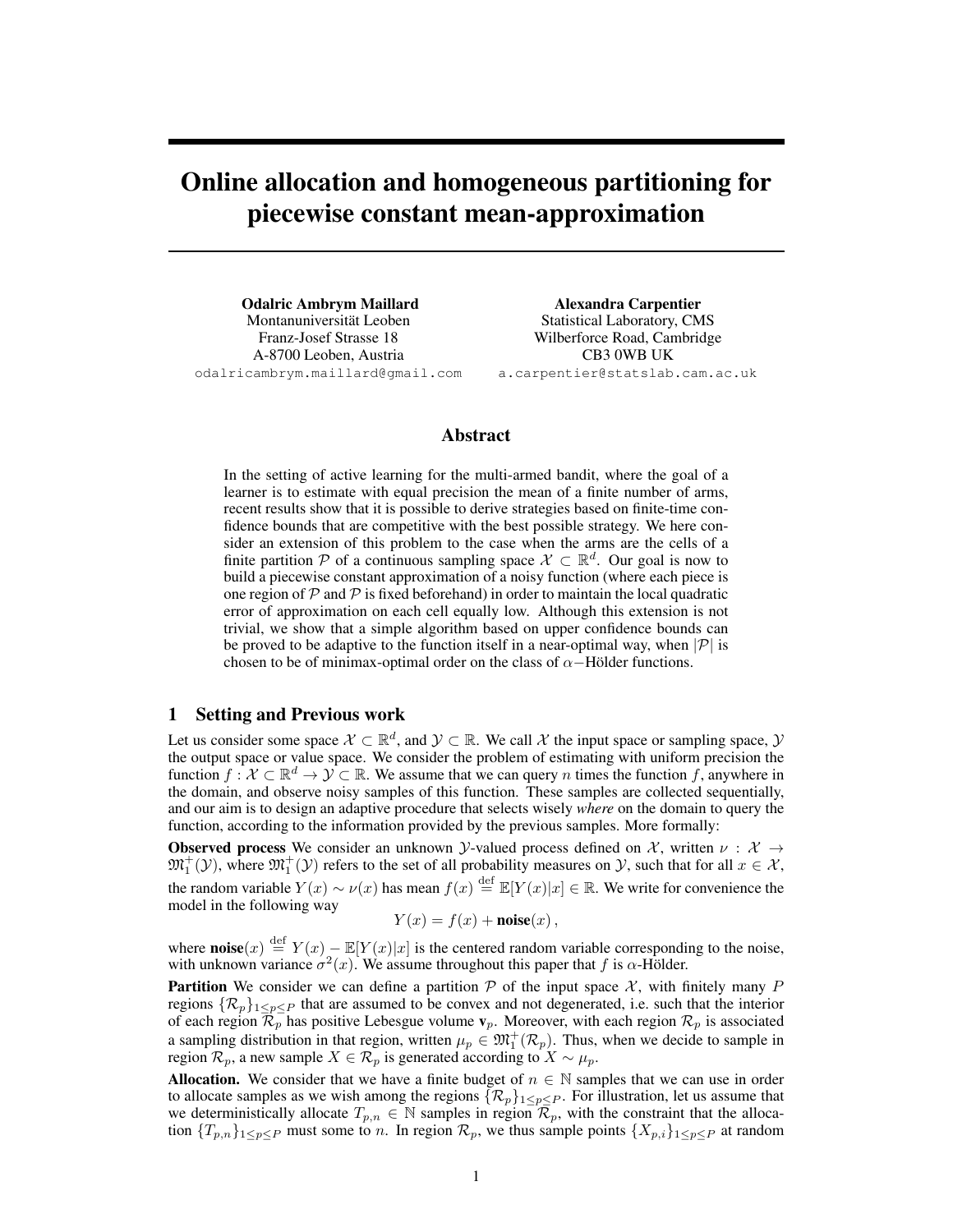according to the sampling distribution  $\mu_p$ , and then get the corresponding values  $\{Y_{p,i}\}_{1\leq i\leq T_{p,n}}$ , where  $Y_{p,i} \sim \nu(X_{p,i})$ . In the sequel, the distribution  $\mu_p$  is assumed to be the uniform distribution over region  $\mathcal{R}_p$ , i.e. the density of  $\mu_p$  is  $\frac{d\lambda(x)1_{x\in\mathcal{R}_p}}{\lambda(\mathcal{R}_p)}$  where  $\lambda$  denotes the Lebesgue measure. Note that this is not restrictive since we are in an active, not passive setting.

Piecewise constant mean-approximation. We use the collected samples in order to build a piecewise constant approximation  $f_n$  of the mean f, and measure the accuracy of approximation on a region  $\mathcal{R}_p$  with the expected quadratic norm of the approximation error, namely

$$
\mathbb{E}\bigg[\int_{\mathcal{R}_p} (f(x) - \hat{f}_n(x))^2 \frac{\lambda(dx)}{\lambda(\mathcal{R}_p)}\bigg] = \mathbb{E}_{\mu_p,\nu}\Big[(f(X) - \hat{m}_{p,n})^2\Big],
$$

where  $\hat{m}_{p,n}$  is the constant value that takes  $\hat{f}_n$  on the region  $\mathcal{R}_p$ . A natural choice for the estimator  $\hat{m}_{n,n}$  is to use the empirical mean that is unbiased and asymptotically optimal for this criterion. Thus we consider the following estimate (histogram)

$$
\hat{f}_n(x) = \sum_{p=1}^P \hat{m}_{p,n} \mathbb{I}\{x \in \mathcal{R}_p\} \text{ where } \hat{m}_{p,n} = \frac{1}{T_{p,n}} \sum_{i=1}^{T_{p,n}} Y_{p,i}.
$$

**Pseudo loss** Note that, since the  $T_{p,n}$  are deterministic, the expected quadratic norm of the approximation error of this estimator can be written in the following form

$$
\mathbb{E}_{\mu_p,\nu} \Big[ (f(X) - \hat{m}_{p,n})^2 \Big] = \mathbb{E}_{\mu_p,\nu} \Big[ (f(X) - \mathbb{E}_{\mu_p} [f(X)])^2 \Big] + \mathbb{E}_{\mu_p,\nu} \Big[ (\mathbb{E}_{\mu_p} [f(X)] - \hat{m}_{p,n})^2 \Big] \n= \mathbb{V}_{\mu_p} \Big[ f(X) \Big] + \mathbb{V}_{\mu_p,\nu} \Big[ \hat{m}_{p,n} \Big] \n= \mathbb{V}_{\mu_p} \Big[ f(X) \Big] + \frac{1}{T_{p,n}} \mathbb{V}_{\mu_p,\nu} \Big[ Y(X) \Big].
$$

Now, using the following immediate decomposition

$$
\mathbb{V}_{\mu_p,\nu}\Big[Y(X)\Big] = \mathbb{V}_{\mu_p}\Big[f(X)\Big] + \int_{\mathcal{R}_p} \sigma^2(x) \mu_p(dx),
$$

we deduce that the maximal expected quadratic norm of the approximation error over the regions  $\{\mathcal{R}_p\}_{1\leq p\leq P}$ , that depends on the choice of the considered allocation strategy  $\mathcal{A} \stackrel{\text{def}}{=} \{T_{p,n}\}_{1\leq p\leq P}$ is thus given by the following so-called pseudo-loss

$$
\mathcal{L}_n(\mathcal{A}) \stackrel{\text{def}}{=} \max_{1 \le p \le P} \left\{ \frac{T_{p,n} + 1}{T_{p,n}} \mathbb{V}_{\mu_p} \left[ f(X) \right] + \frac{1}{T_{p,n}} \mathbb{E}_{\mu_p} \left[ \sigma^2(X) \right] \right\}.
$$
 (1)

Our goal is to minimize this pseudo-loss. Note that this is a local measure of performance, as opposed to a more usual yet less challenging global quadratic error. Eventually, as the number of cells tends to  $\infty$ , this local measure of performance approaches  $\sup_{x \in \mathcal{X}} \mathbb{E}_{\nu} \left[ \left( f(x) - \hat{f}_n(x) \right)^2 \right]$ . At this point, let us also introduce, for convenience, the notation  $Q_p(T_{p,n})$  that denotes the term inside the max, in order to emphasize the dependency on the quadratic error with the allocation.

#### Previous work

There is a huge literature on the topic of functional estimation in *batch setting*. Since it is a rather old and well studied question in statistics, many books have been written on this topic, such as Bosq and Lecoutre [1987], Rosenblatt [1991], Györfi et al. [2002], where piecewise constant meanapproximation are also called "partitioning estimate" or "regressogram" (first introduced by Tukey [1947]). The minimax-optimal rate of approximation on the class of  $\alpha$ -Hölder functions is known to be in  $O(n^{-\frac{2\alpha}{2\alpha+d}})$  (see e.g. Ibragimov and Hasminski [1981], Stone [1980], Györfi et al. [2002]). In such setting, a dataset  $\{(X_i, Y_i)\}_{i \leq n}$  is given to the learner, and a typical question is thus to try to find the best possible histogram in order to minimize a approximation error. Thus the dataset is fixed and we typically resort to techniques such as model selection where each model corresponds to one histogram (see Arlot [2007] for an extensive study of such).

However, we here ask a very different question, that is how to optimally sample in an *online setting* in order to minimize the approximation error of some histogram. Thus we choose the histogram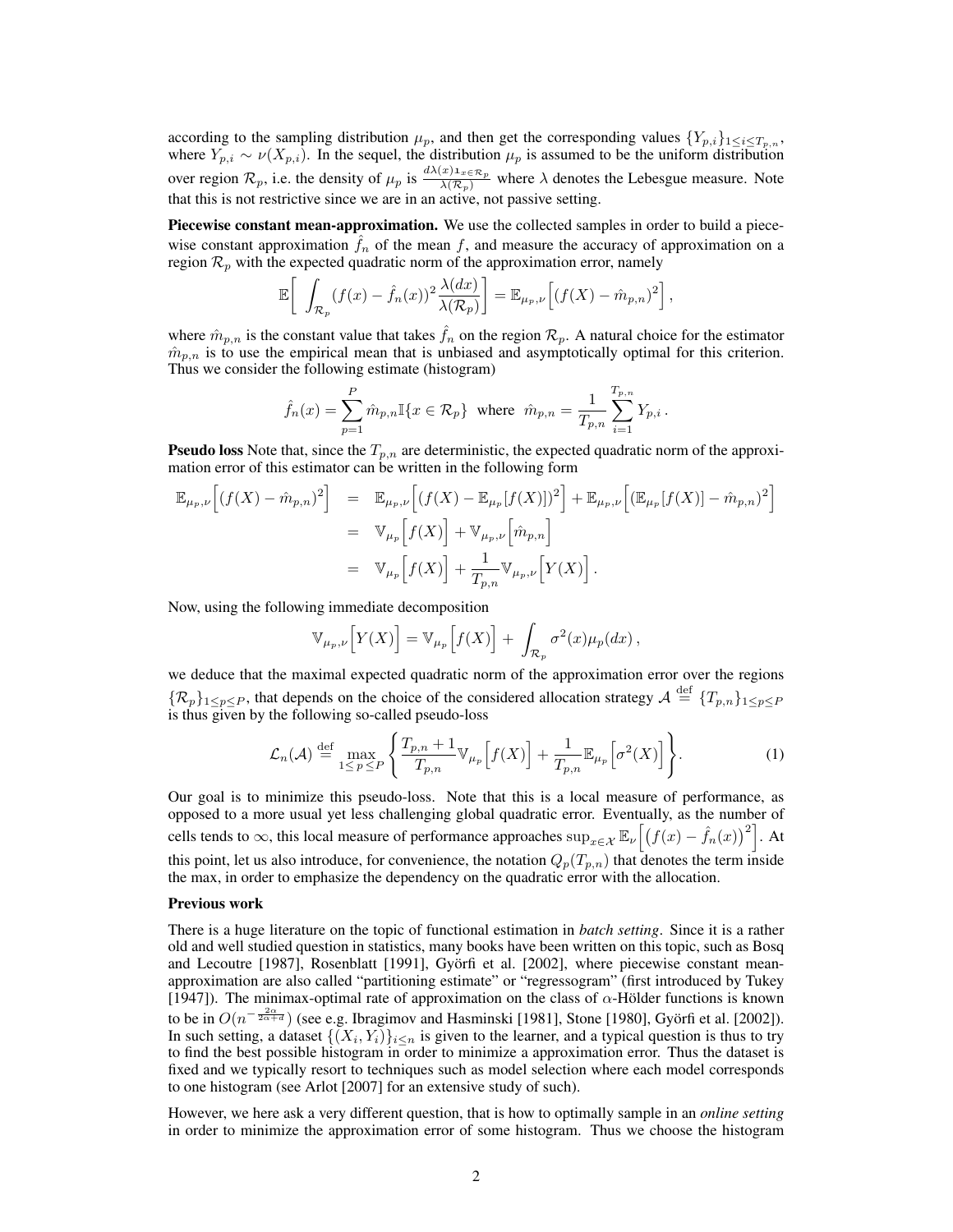before we see any sample, then it is fixed and we need to decide which cell to sample from at each time step. Motivation for this setting comes naturally from some recent works in the setting of active learning for the multi-armed bandit problem Antos et al. [2010], Carpentier et al. [2011]. In these works, the objective is to estimate with equal precision the mean of a finite number of distributions (arms), which would correspond to the special case when  $\mathcal{X} = \{1, \ldots, P\}$  is a finite set in our setting. Intuitively, we reduce the problem to such bandit problem with finite set of arms (regions), and our setting answers the question whether it is possible to extend those results to the case when the arms do not correspond to a singleton, but rather to a continuous region. We show that the answer is positive, yet non trivial. This is non trivial due to the variance estimation in each region: points x in some region may have different means  $f(x)$ , so that standard estimators for the variance are biased, contrary to the point-wise case and thus finite-arm techniques may yield disastrous results. (Estimating the variance of the distribution in a continuous region actually needs to take into account not only the point-wise noise but also the variation of the function  $f$  and the noise level  $\sigma^2$  in that region.) We describe a way, inspired from quasi Monte-Carlo techniques, to correct this bias so that we can handle the additional error. Also, it is worth mentioning that this setting can be informally linked to a notion of curiosity-driven learning (see Schmidhuber [2010], Baranes and Oudeyer [2009]), since we want to decide in which region of the space to sample, without explicit reward but optimizing the goal to understand the unknown environment.

Outline Section 2 provides more intuition about the pseudo-loss and a result about the optimal oracle strategy when the domain is partitioned in a minimax-optimal way on the class of  $\alpha$ −Hölder functions. Section 3 presents our assumptions, that are basically to have a sub-Gaussian noise and smooth mean and variance functions, then our estimator of the pseudo-loss together with its concentration properties, before introducing our sampling procedure, called OAHPA-pcma. Finally, the performance of this procedure is provided and discussed in Section 4.

### 2 The pseudo-loss: study and optimal strategies

### 2.1 More intuition on each term in the pseudo-loss

It is natural to look at what happens to each of the two terms that appear in equation 1 when one makes  $\mathcal{R}_p$  shrink towards a point. More precisely, let  $x_p$  be the mean of  $X \sim \mu_p$  and let us look at the limit of  $\mathbb{V}_{\mu_p}(f(X))$  when  $\mathbf{v}_p$  goes to 0. Assuming that f is differentiable, we get

$$
\lim_{\mathbf{v}_p \to 0} \mathbb{V}_{\mu_p}(f(X)) = \lim_{\mathbf{v}_p \to 0} \mathbb{E}_{\mu_p} \Big[ \Big( f(X) - f(x_p) - \mathbb{E}[f(X) - f(x_p)] \Big)^2 \Big]
$$
\n
$$
= \lim_{\mathbf{v}_p \to 0} \mathbb{E}_{\mu_p} \Big[ \Big( \langle X - x_p, \nabla f(x_p) \rangle - \mathbb{E}[ \langle X - x_p, \nabla f(x_p) \rangle] \Big)^2 \Big]
$$
\n
$$
= \lim_{\mathbf{v}_p \to 0} \mathbb{E}_{\mu_p} \Big[ \langle X - x_p, \nabla f(x_p) \rangle^2 \Big]
$$
\n
$$
= \lim_{\mathbf{v}_p \to 0} \nabla f(x_p)^T \mathbb{E}_{\mu_p} \Big[ (X - x_p)(X - x_p)^T \Big] \nabla f(x_p).
$$

Therefore, if we introduce  $\Sigma_p$  to be the covariance matrix of the random variable  $X \sim \mu_p$ , then we simply have  $\lim_{\mathbf{v}_p \to 0} \mathbb{V}_{\mu_p}(f(X)) = \lim_{\mathbf{v}_p \to 0} ||\nabla f(x_p)||_{\Sigma_p}^2$ .

**Example with hyper-cubic regions** An important example is when  $\mathcal{R}_p$  is a hypercube with side length  $\mathbf{v}_p^{1/d}$  and  $\mu_p$  is the uniform distribution over the region  $\mathcal{R}_p$ . In that case (see Lemma 1), we have  $\mu_p(dx) = \frac{dx}{\mathbf{v}_p}$ , and  $2/d$ 

$$
||\nabla f(x_p)||_{\Sigma_p}^2 = ||\nabla f(x_p)||^2 \frac{\mathbf{v}_p^{2/d}}{12}.
$$

More generally, when f is  $\alpha$ -differentiable, i.e. that  $\forall a \in \mathcal{X}, \exists \nabla^{\alpha} f(a, \cdot) \in \mathbb{S}_d(0,1)^{\mathbb{R}}$  such that  $\forall x \in \mathbb{S}_d(0,1)$ ,  $\lim_{h\to 0} \frac{f(a+hx)-f(a)}{h^{\alpha}} = \nabla^{\alpha} f(a,x)$ , then it is not too difficult to show that for such hyper-cubic regions, we have

$$
\mathbb{V}_{\mu_p}\Big[f(X)\Big] = O\Big(\mathbf{v}_p^{\frac{2\alpha}{d}}\sup_{\mathbb{S}(0,1)}|\nabla^{\alpha}f(x_p,u)|^2\Big).
$$

On the other hand, by direct computation, the second term is such that  $\lim_{v_p\to 0} \mathbb{E}_{\mu_p}\left[\sigma^2(X)\right] =$  $\sigma^2(x_p)$ . Thus, while  $\mathbb{V}_{\mu_p}[f(X)]$  vanishes,  $\mathbb{E}_{\mu_p}[\sigma^2(X)]$  stays bounded away from 0 (unless  $\nu$  is deterministic).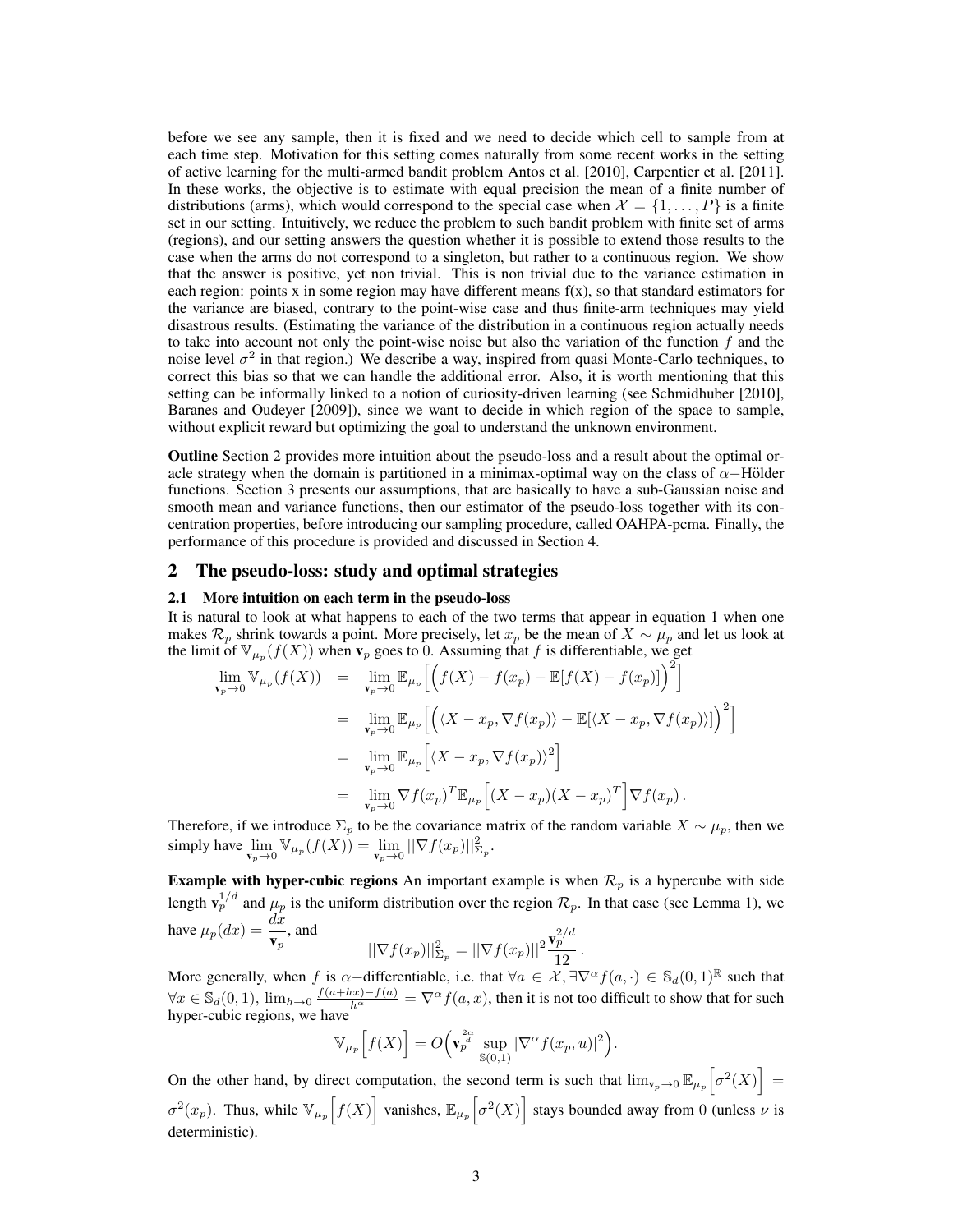### 2.2 Oracle allocation and homogeneous partitioning for piecewise constant mean-approximation.

We now assume that we are allowed to choose the partition  $P$  depending on n, thus  $P = P_n$ , amongst all homogeneous partitions of the space, i.e. partitions such that all cells have the same volume, and come from a regular grid of the space. Thus the only free parameter is the number of cells  $P_n$  of the partition.

An exact yet not explicit oracle algorithm. The minimization of the pseudo-loss (1) does not yield to a closed-form solution in general. However, we can still derive the order of the optimal loss (see [Carpentier and Maillard, 2012, Lemma 2] in the full version of the paper for an example of minimax yet non adaptive oracle algorithm given in closed-form solution):

**Lemma 1** In the case when  $\mathbb{V}_{\mu_p}\left[f(X)\right] = \Omega(P_n^{-\alpha'})$  and  $\int_{\mathcal{R}_p} \sigma^2(x) \mu_p(dx) = \Omega(P_n^{-\beta'})$ , then an optimal allocation and partitioning strategy  $\mathcal{A}_n^*$  satisfies that<br> $\mathbb{E}\left[\mathcal{L}(\mathbf{Y})\right] + \mathbb{E}\left[\mathcal{L}^2(\mathbf{Y})\right]$ 

$$
P_n^{\star} = \Omega(n^{\frac{1}{\max(1+\alpha'-\beta',1)}}) \quad \text{and} \quad T_{p,n}^{\star} \stackrel{\text{def}}{=} \frac{\mathbb{V}_{\mu_p}\left[f(X)\right] + \mathbb{E}_{\mu_p}\left[\sigma^2(X)\right]}{L - \mathbb{V}_{\mu_p}\left[f(X)\right]},
$$

as soon as there exists, for such range of  $P_n^{\star}$ , a constant L such that

$$
\sum_{p=1}^{P_n^*} \frac{\mathbb{V}_{\mu_p}\Big[f(X)\Big] + \mathbb{E}_{\mu_p}\Big[\sigma^2(X)\Big]}{L - \mathbb{V}_{\mu_p}\Big[f(X)\Big]} = n.
$$

The pseudo-loss of such an algorithm  $\mathcal{A}_{n}^{\star}$ , optimal amongst the allocations strategies that use the partition  $\mathcal{P}_n$  in  $P_n^\star$  regions, is then given by

$$
\mathcal{L}_n(\mathcal{A}_n^*) = \Omega(n^{\gamma}) \quad \text{where} \quad \gamma \stackrel{\text{def}}{=} \frac{\max(1-\beta', 1-\alpha')}{\max(1+\alpha'-\beta', 1)} - 1 \, .
$$

The condition involving the constant  $L$  is here to ensure that the partition is not degenerate. It is morally satisfied as soon as the variance of  $f$  and the noise are bounded and  $n$  is large enough.

This Lemma applies to the important class  $W^{1,2}(\mathbb{R})$  of functions that admit a weak derivative that belongs to  $L_2(\mathbb{R})$ . Indeed these functions are Hölder with coefficient  $\alpha = 1/2$ , i.e. we have  $W^{1,2}(\mathbb{R}) \subset C^{0,1/2}(\mathbb{R})$ . The standard Brownian motion is an example of function that is 1/2-Hölder. More generally, for  $k = \frac{d}{2} + \alpha$  with  $\alpha = 1/2$  when d is odd and  $\alpha = 1$  when d is even, we have the inclusion

$$
\mathcal{W}^{k,2}(\mathbb{R}^d) \subset \mathcal{C}^{0,\alpha}(\mathbb{R}^d),
$$

where  $W^{k,2}(\mathbb{R}^d)$  is the set of functions that admit a  $k^{\text{th}}$  weak derivative belonging to  $L_2(\mathbb{R}^d)$ . Thus the previous Lemma applies to sufficiently smooth functions with smoothness linearly increasing with the dimension d of the input space  $\mathcal{X}$ .

Important remark Note that this Lemma gives us a choice of the partition that is minimax-optimal, and an allocation strategy on that partition that is not only minimax-optimal but also adaptive to the function f itself. Thus it provides a way to decide in a minimax way what is the good number of regions, and then to provide the best oracle way to allocate the budget.

We can deduce the following immediate corollary on the class of  $\alpha$ −Hölder functions observed in a non-negligible noise of bounded variance (i.e. in the setting  $\beta' = 0$  and  $\alpha' = \frac{2\alpha}{d}$ ).

**Corollary 1** Consider that f is  $\alpha$ -Hölder and the noise is of bounded variance. Then a minimaxoptimal partition satisfies  $P_n^* = \Omega(n^{\frac{d}{d+2\alpha}})$  and an optimal allocation achieves the rate  $\mathcal{L}_n(\mathcal{A}_n^*) =$  $\Omega(n^{\frac{-2\alpha}{d+2\alpha}})$ . Moreover, the strategy of Lemma 1 is optimal amongst the allocations strategies that use the partition  $\mathcal{P}_n$  in  $P_n^{\star}$  regions.

The rate  $\Omega(n^{\frac{-2\alpha}{d+2\alpha}})$  is minimax-optimal on the class of  $\alpha$ -Hölder functions (see Györfi et al. [2002], Ibragimov and Hasminski [1981], Stone [1980]), and it is thus interesting to consider an initial number of regions  $P_n^*$  that is of order  $P_n^* = \Omega(n^{\frac{d}{d+2\alpha}})$ . After having built the partition, if the quantities  $\{\mathbb{V}_{\mu_p}[f]\}_{p\leq P}$  and  $\{\mathbb{E}_{\mu_p}[\sigma^2]\}_{p\leq P}$  are known to the learner, it is optimal, in the aim of minimizing the pseudo-loss, to allocate to each region the number of samples  $T_{p,n}^*$  provided in Lemma 1. Our objective in this paper is, after having chosen beforehand a minimax-optimal partition, to allocate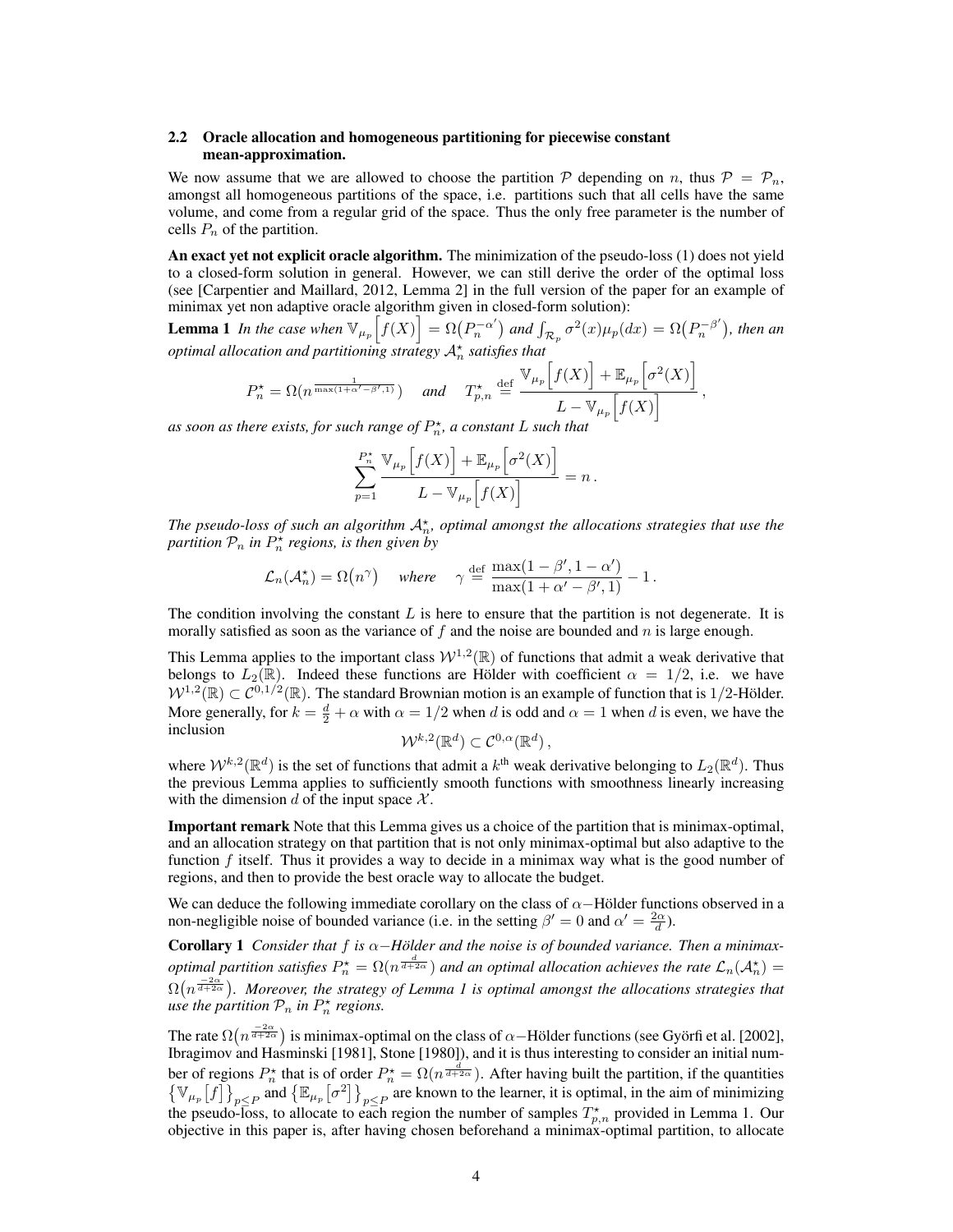the samples properly in the regions, without having any access to those quantities. It is then necessary to balance between exploration, i.e. allocating the samples in order to estimate  ${\lbrace \mathbb{V}_{\mu_p}[f] \rbrace}_{p \leq F}$ and  $\left\{\mathbb{E}_{\mu_p}[\sigma^2]\right\}_{p\leq P}$ , and exploitation, i.e. use the estimates to target the optimal allocation.

# 3 Online algorithms for allocation and homogeneous partitioning for piecewise constant mean-approximation

In this section, we now turn to the design of algorithms that are fully online, with the goal to be competitive against the kind of oracle algorithms considered in Section 2.2. We now assume that the space  $\mathcal{X} = [0, 1]^d$  is divided in  $P_n$  hyper-cubic regions of same measure (the Lebesgue measure on  $[0, 1]^d$ )  $\mathbf{v}_p = \mathbf{v} = \frac{1}{P_n}$ . The goal of an algorithm is to minimize the quadratic error of approximation of f by a constant over each cell, in expectation, which we write as

$$
\max_{1 \le p \le P_n} \mathbb{E} \left[ \int_{\mathcal{R}_p} (f(x) - \hat{f}_n(x))^2 \frac{\lambda(dx)}{\lambda(\mathcal{R}_p)} \right] = \max_{1 \le p \le P_n} \mathbb{E} \left[ \int_{\mathcal{R}_p} (f(x) - \hat{m}_{p,n})^2 \frac{\lambda(dx)}{\lambda(\mathcal{R}_p)} \right],
$$

where  $f_n$  is the histogram estimate of the function f on the partition P and  $\hat{m}_{p,n}$  is the empirical mean defined on region  $\mathcal{R}_p$  with the samples  $(X_i, Y_i)$  such that  $X_i \in \mathcal{R}_p$ . To do so, an algorithm is only allowed to specify at each time step t, the next point  $X_t$  where to sample, based on all the past samples  $\{(X_s, Y_s)\}_{s \leq t}$ . The total budget n is known at the beginning as well as  $P_n$  and the regions  $\{\mathcal{R}_p\}_{1\leq p\leq P_n}$ .

We want to compare the strategy of an online learning algorithm to the strategy of an oracle that perfectly knows the law  $\nu$ . We however restrict the power of the oracle by forcing it to only sample uniformly inside a region  $\mathcal{R}_p$ . Thus the oracle is only allowed to choose at each time step t in which cell  $\mathcal{R}_p$  to sample, but is not allowed to decide which point in the cell it can sample. The point  $X_t$ has to be sampled uniformly in  $\mathcal{R}_p$ .

Now, since a learning algorithm has no access to the true distribution  $\nu$ , we give slightly more power to the learning algorithm by allowing it to resort to a refined partition. We allow it to divide each region  $\mathcal{R}_p$  for  $p \in \{1, \ldots, P_n\}$  into K hyper-cubic sub-regions  $\{\mathcal{R}_{p,k}\}_{1 \leq k \leq K}$  of same Lebesgue measure, resulting in a total number  $P_n^+$ measure, resulting in a total number  $P_n^+ \stackrel{\text{def}}{=} KP_n$  of hyper-cubic regions of same measure  $\mathbf{v}_{p,k} = \frac{1}{KP_n}$ . Equivalently, this can be seen as letting the player use a refined partition with  $P_n^+$  cells. However, instead of sampling one point in  $\mathcal{R}_{p,k}$ , the algorithm is only allowed to sample all the K points in region in the chosen  $\mathcal{R}_p$  at the same time, one uniformly in each sub-region  $\mathcal{R}_{p,k}$ , still using of course the same total budget of  $n$  points (and not  $nK$ ). Thus the algorithm is free to choose K, but once a region  $\mathcal{R}_p$  is chosen at time t, it can not choose moreover which point to sample inside that region but only sample a set of points in one shot. The reason to do so is that this will allow us to estimate the unknown quantities such as the quadratic variation of  $f$  on each region, but we do not want to give the learner too much power. This one shot restriction is also for clarity purpose, as otherwise one has to consider technical details and perform nasty computations that in the end only affects second order terms. The effect of the factor  $K$  on the performance bound can be seen in Section 4. For  $P_n$  of minimax order, our result shows that K can be chosen to be a (large) constant.

### 3.1 Assumptions

In order to derive performance bounds for a learning algorithm that does not know the noise and the local variance of the function, we now need some assumptions on the data. These are here to ensure that concentration properties apply and that empirical moments are close to true moments with high probability depending on the number of samples. These add to the two other assumptions on the structure of the histograms (uniformed grid partitions) and on the active scheme (that is we can choose a bean but only get a random sample uniformly distributed in that bean).

We assume that  $\nu$  is exactly sub-Gaussian, meaning that for all  $x \in \mathcal{X}$ , the variance of the **noise** $(x)$ , written  $\sigma^2(x) < \infty$  satisfies that

$$
\forall \lambda \in \mathbb{R}^+ \ \log \mathbb{E} \exp[\lambda \, \textbf{noise}(x)] \le \frac{\lambda^2 \sigma^2(x)}{2}
$$

 $\forall \lambda \in \mathbb{R}^+$  log  $\mathbb{E} \exp[\lambda \textbf{noise}(x)] \leq \frac{\lambda}{2}$ ,<br>and we further assume that it satisfies the following slightly stronger second property (that is for instance exactly verified for a Gaussian variable, looking at the moment generating function):

$$
\forall \lambda, \gamma \in \mathbb{R}^+ \ \log \mathbb{E} \exp \left[ \lambda \textbf{noise}(x) + \gamma \textbf{noise}(x)^2 \right] \leq \frac{\lambda^2 \sigma^2(x)}{2(1 - 2\gamma \sigma^2(x))} - \frac{1}{2} \log \left( 1 - 2\gamma \sigma^2(x) \right).
$$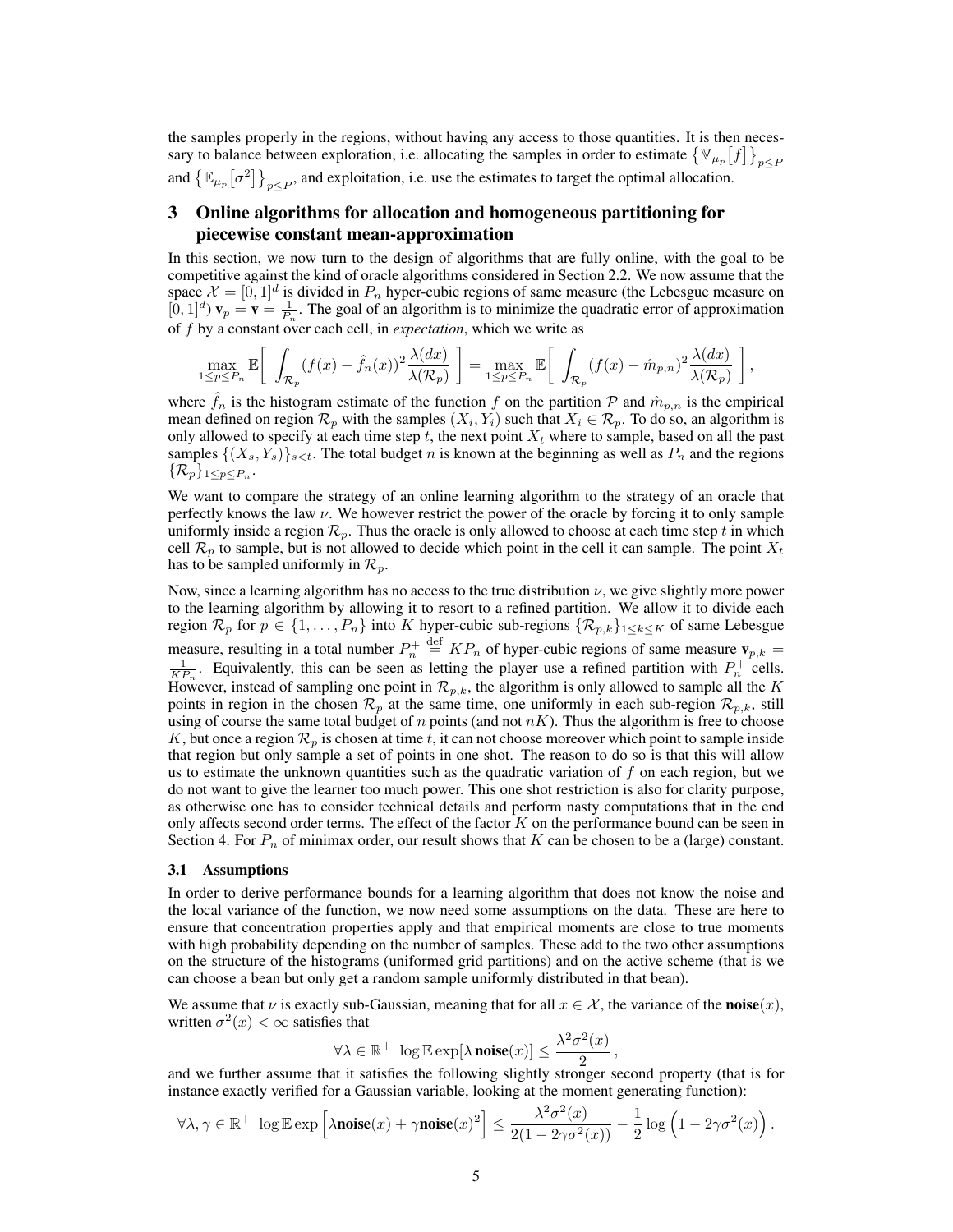The function f is assumed to be  $(L, \alpha)$ -Hölder, meaning that it satifies

Similarly, the function 
$$
\sigma^2
$$
 is assumed to be  $(M, \beta)$ -Hölder i.e. it satisfies  
\n $\forall x, x' \in \mathcal{X}$   $f(x) - f(x') \le L||x - x'||^{\alpha}$ .  
\n $\forall x, x' \in \mathcal{X}$   $\sigma^2(x) - \sigma^2(x') \le M||x - x'||^{\beta}$ .

We assume that Y is a convex and compact subset of R, thus w.l.g. that it is [0, 1], and that it is known that  $||\sigma^2||_{\infty}$ , which is thus finite, is bounded by the constant 1.

#### 3.2 Empirical estimation of the quadratic approximation error on each cell

We define the sampling distribution  $\tilde{\mu}_p$  in the region  $\mathcal{R}_p$  for each  $p \in \{1, \ldots, P_n\}$  as a quasi-uniform sampling scheme using the uniform distribution over the sub-regions. More precisely at time  $t \leq n$ , if we decide to sample in the region  $\mathcal{R}_p$  according to  $\tilde{\mu}_p$ , we sample uniformly in each sub-region one sample, resulting in a new batch of samples  $\{(X_{t,k}, Y_{t,k})\}_{1\leq k\leq K}$ , where  $X_{t,k} \sim \mu_{p,k}$ . Note that due to this sampling process, the number of points  $T_{p,t}$  sampled in sub-region  $\mathcal{R}_p$  at time t is always a multiple of K and that moreover for all  $k, k' \in \{1, ..., K\}$  we have that  $T_{p,k,t} = T_{p,k',t} = \frac{T_{p,t}}{K}$ . Now this specific sampling is used in order to be able to estimate the variances  $\mathbb{V}_{\mu_p}f$  and  $\mathbb{E}_{\mu_p}\sigma^2$ , so that the best proportions  $T_{p,n}^*$  can be computed as accurately as possible. Indeed, as explained in Lemma 1, we have that

$$
T_{p,n}^{\star} \stackrel{\text{def}}{=} \frac{\mathbb{V}_{\mu_p}\Big[f(X)\Big] + \mathbb{E}_{\mu_p}\Big[\sigma^2(X)\Big]}{L - \mathbb{V}_{\mu_p}\Big[f(X)\Big]}.
$$

**Variance estimation** We now introduce two estimators. The first estimator is written  $\dot{\mathbf{V}}_{p,t}$  and is built in the following way. First, let us introduce the empirical estimate  $\hat{f}_{p,k,t}$  of the mean  $f_{p,k} \stackrel{\text{def}}{=}$  $\mathbb{E}_{\mu_{p,k}}[f(X)]$  of f in sub-region  $\mathcal{R}_{p,k}$ . Similarly, to avoid some cumbersome notations, we introduce  $f_p \stackrel{\text{def}}{=} \mathbb{E}_{\mu_p}[f(X)]$  and  $v_{p,k} \stackrel{\text{def}}{=} \mathbb{V}_{\mu_{p,k}}[f(X)]$  for the function f, and then  $\sigma_{p,k}^2$  $\stackrel{\text{def}}{=} \mathbb{E}_{\mu_{p,k}}\big[\sigma^2(X)\big]$ for the variance of the noise  $\sigma^2$ . We now define the empirical variance estimator to be

$$
\hat{\mathbf{V}}_{p,t} = \frac{1}{K-1} \sum_{k=1}^{K} (\hat{f}_{p,k,t} - \hat{m}_{p,t})^2,
$$

that is a biased estimator. Indeed, for a deterministic  $T_{p,t}$ , it is not difficult to show that we have

$$
\mathbb{E}\Big[\hat{\mathbf{V}}_{p,t}\Big] = \frac{1}{K-1}\sum_{k=1}^{K}\bigg(\mathbb{E}_{\mu_{p,k}}[f] - \mathbb{E}_{\mu_p}[f]\bigg)^2 + \frac{1}{T_{p,t}}\sum_{k=1}^{K}\Big(\mathbb{V}_{\mu_{p,k}}\Big[f\Big] + \mathbb{E}_{\mu_{p,k}}\Big[\sigma^2\Big]\Big).
$$

The leading term in this decomposition, that is given by the first sum, is closed to  $\mathbb{V}_{\mu_p}[f]$  since, by using the assumption that f is  $(L, \alpha)$ −Hölder, we have the following inequality

$$
\left|\frac{1}{K}\sum_{k=1}^K\left(\mathbb{E}_{\mu_{p,k}}[f]-\mathbb{E}_{\mu_p}[f]\right)^2-\mathbb{V}_{\mu_p}\Big[f(X)\Big]\right| \leq \frac{2L^2d^{\alpha}}{(KP_n)^{2\alpha/d}},
$$

where we also used that the diameter of a sub-region  $\mathcal{R}_{p,k}$  is given by  $\text{diam}(\mathcal{R}_{p,k}) = \frac{d^{1/2}}{(KP_n)^{1/d}}$ . Then, the second term also contributes to the bias, essentially due to the fact that  $\mathbb{V}[\hat{f}_{p,k,t}] =$  $\frac{1}{T_{p,k,t}}(v_{p,k}+\sigma_{p,k}^2)$  and not  $\frac{1}{T_{p,t}}(v_k+\sigma_k^2)$  (with  $v_p\stackrel{\rm def}{=} \mathbb{V}_{\mu_p}\big[f(X)\big]$  and  $\sigma_p^2$  $\stackrel{\text{def}}{=} \mathbb{E}_{\mu_p}[\sigma^2(X)]$ ).

In order to correct this term, we now introduce the second estimator  $\hat{\sigma}^2_{p,k,t}$  that estimates the variance of the outputs in a region  $\mathcal{R}_{p,k}$ , i.e.  $\mathbb{V}_{\mu_{p,k},\nu} \Big[ Y(X) \Big] = \mathbb{V}_{\mu_{p,k}} \Big[ f(X) \Big] + \mathbb{E}_{\mu_{p,k}} \Big[ \sigma^2 \Big]$ . It is defined as

$$
\hat{\sigma}_{p,k,t}^2 \stackrel{\text{def}}{=} \frac{1}{T_{p,k,t}-1} \sum_{i=1}^t \left( Y_i - \frac{1}{T_{p,k,t}} \sum_{j=1}^t Y_j \mathbb{I}\{X_j \in \mathcal{R}_{p,k}\} \right)^2 \mathbb{I}\{X_i \in \mathcal{R}_{p,k}\}.
$$

Now, we combine the two previous estimators to form the following estimator

$$
\hat{\mathbf{Q}}_{p,t} = \hat{\mathbf{V}}_{p,t} - \frac{1}{K} \sum_{k=1}^{K} \Big( \frac{1}{T_{p,k,t}} - \frac{1}{T_{p,t}} \Big) \hat{\sigma}_{p,k,t}^2.
$$

The following proposition provides a high-probability bound on the difference between  $\mathbf{Q}_{p,t}$  and the quantity we want to estimate. We report the detailed proof in [Carpentier and Maillard, 2012].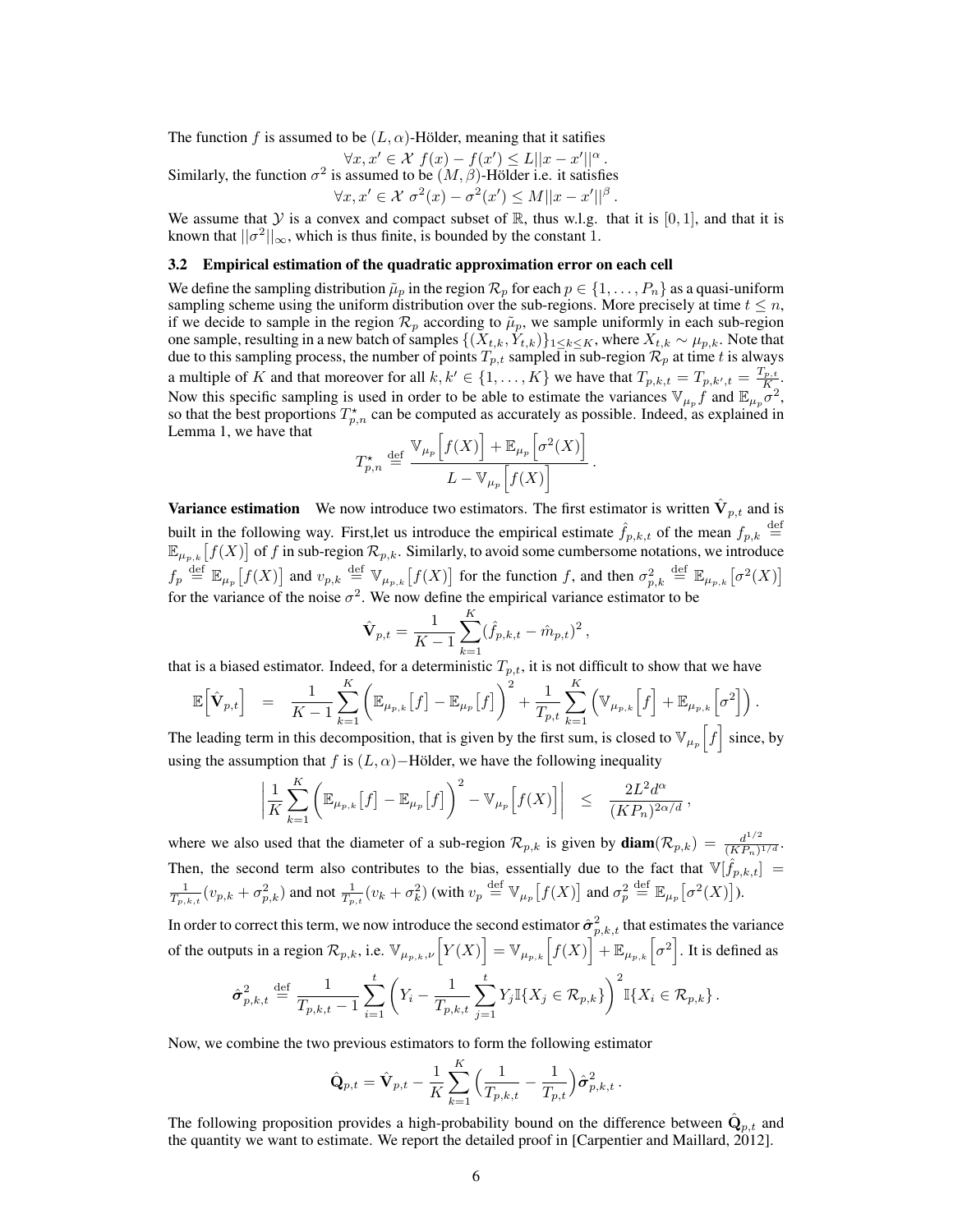**Proposition 1** By the assumption that f is  $(L, \alpha)$ -Hölder, the bias of the estimator  $\dot{Q}_{n,t}$ , and for deterministic  $T_{p,t}$ , is given by

$$
\mathbb{E}\Big[\hat{\mathbf{Q}}_{p,t}-Q_p(T_{p,t})\Big] = \frac{1}{K}\sum_{k=1}^K \left(\mathbb{E}_{\mu_{p,k}}\big[f\big] - \mathbb{E}_{\mu_p}\big[f\big]\right)^2 - \mathbb{V}_{\mu_p}\Big[f(X)\Big] \leq \frac{2L^2d^{\alpha}}{(KP_n)^{2\alpha/d}}.
$$

Moreover, it satisfies that for all  $\delta \in [0,1]$ , there exists an event of probability higher than  $1-\delta$  such that on this event, we have

$$
\left|\hat{\mathbf{Q}}_{p,t} - \mathbb{E}\Big[\hat{\mathbf{Q}}_{p,t}\Big]\right| \leq \sqrt{\frac{8\log(4/\delta)}{(K-1)^2}\sum_{k=1}^K \frac{\hat{\sigma}_{p,k,t}^2}{T_{p,k,t}^2}} + o\left(\frac{1}{T_{p,k,t}\sqrt{K}}\sqrt{\frac{1}{K}\sum_{k=1}^K \sigma_{p,k}^2}\right).
$$

We also state the following Lemma that we are going to use in the analysis, and that takes into account randomness of the stopping times  $T_{p,k,t}$ .

**Lemma 2** Let  $\{X_{p,k,u}\}_{p\leq P,\,k\leq K,\,u\leq n}$  be samples potentially sampled in region  $\mathcal{R}_{p,k}$ . We introduce  $q_{p,u}$  to be the equivalent of  $Q_p(T_{p,t})$  with explicitly fixed value of  $T_{p,t} = u$ . Let also  $\hat{q}_{p,u}$  be the estimate of  $\mathbb{E}\left[q_{p,u}\right]$ , that is to say the equivalent of  $\hat{\mathbf{Q}}_{p,t}$  but computed with the first u samples in each region  $\mathcal{R}_{p,k}$  (i.e.  $T_{p,t} = u$ ). Let us define the event

$$
\xi_{n,P,K}(\delta) = \bigcap_{p \leq P} \bigcap_{u \leq n} \left\{ \omega : \left| \hat{q}_{p,u}(\omega) - \mathbb{E}\Big[q_{p,u}\Big] \right| \leq \frac{AK}{u} \sqrt{\frac{\log(4nP/\delta)\hat{V}_{p,t}}{K-1}} + \frac{2L^2d^{\alpha}}{(KP_n)^{2\alpha/d}} \right\},
$$

where  $\hat{V}_{p,t} = \hat{V}_p(T_{p,t}) = \frac{1}{K-1} \sum_{k=1}^K \hat{\sigma}_{p,k,t}^2$  and where  $A \leq 4$  is a numerical constant. Then it holds that

$$
\mathbb{P}\bigg(\xi_{n,P,K}(\delta)\bigg) \geq 1-\delta.
$$

Note that, with the notations of this Lemma, Proposition 1 above is thus about  $\hat{q}_{p,u}$ .

### 3.3 The Online allocation and homogeneous partitioning algorithm for piecewise constant mean-approximation (OAHPA-pcma)

We are now ready to state the algorithm that we propose for minimizing the quadratic error of approximation of  $f$ . The algorithm is described in Figure 1. Although it looks similar, this algorithm is quite different from a normal UCB algorithm since  $\hat{\mathbf{Q}}_{p,t}$  decreases in expectation with  $T_{p,t}.$  Indeed, its expectation is close to  $\mathbb{V}_{\mu_p}\left[f\right] + \frac{1}{KT_{p,t}}\sum_{k=1}^K \left(\mathbb{V}_{\mu_{p,k}}\left[f\right] + \mathbb{E}_{\mu_{p,k}}\left[\sigma^2\right]\right).$ 

### Algorithm 1 OAHPA-pcma.

- 1: **Input:** A, L,  $\alpha$ , Horizon n; Partition  $\{\mathcal{R}_p\}_{p\leq P}$ , with sub-partitions  $\{\mathcal{R}_{p,k}\}_{k\leq K}$ .
- 2: Initialization: Sample K points in every sub-region  $\{\mathcal{R}_{p,k}\}_{p\leq P,k\leq K}$
- 3: for  $t = K^2 P + 1$ ;  $t \le n$ ;  $t = t + K$  do<br>4: Compute  $\forall p, \hat{Q}_{n,t}$ .
- Compute  $\forall p, \mathbf{Q}_{p,t}$ .
- 5: Compute  $\forall p, B_{p,t} = \hat{\mathbf{Q}}_{p,t} + \frac{AK}{T_{p,t}} \sqrt{\frac{\log(4nP/\delta)\hat{V}_{p,t}}{K-1}} + \frac{2L^2d^{\alpha}}{(KP_n)^{2\alpha/d}}.$
- 6: Select the region  $p_t = \arg \max_{1 \leq p \leq P_n} B_{p,t}$  where to sample.
- 7: Sample K samples in region  $\mathcal{R}_{p_t}$  one per sub-region  $\mathcal{R}_{p_t,k}$  according to  $\mu_{p_t,k}$ .
- 8: end for

### 4 Performance of the allocation strategy and discussion

Here is the main result of the paper; see the full version [Carpentier and Maillard, 2012] for the proof. We remind that the objective is to minimize for an algorithm A the pseudo-loss  $\mathcal{L}_n(\mathcal{A})$ .

**Theorem 1 (Main result)** Let  $\gamma = \frac{\max_p T^*_{p,n}}{\min_p T^*_{p,n}}$  be the distortion factor of the optimal allocation strategy, and let  $\epsilon > 0$ . Then with the choice of the number of regions  $P_n \stackrel{\text{def}}{=} n^{\frac{d}{2\alpha+d}} \epsilon^{2+\frac{d}{2\alpha}}$ , and of the number of sub-regions  $K \stackrel{\text{def}}{=} C^{\frac{2d}{4\alpha+d}} \epsilon^{-2-\frac{d}{\alpha}}$ , where  $C \stackrel{\text{def}}{=} \frac{8L^2\alpha}{Ad^{1-\alpha}}$  then the pseudo-loss of the OAHPApcma algorithm satisfies, under the assumptions of Section 3.1 and on an event of probability higher than  $1 - \delta$ ,

$$
\mathcal{L}_n(\mathcal{A}) \leq \left(1 + \epsilon \gamma C' \sqrt{\log(1/\delta)}\right) \mathcal{L}_n(\mathcal{A}_n^*) + o\left(n^{-\frac{2\alpha}{2\alpha + d}}\right),
$$

for some numerical constant  $C'$  not depending on n, where  $\mathcal{A}_n^{\star}$  is the oracle of Lemma 1.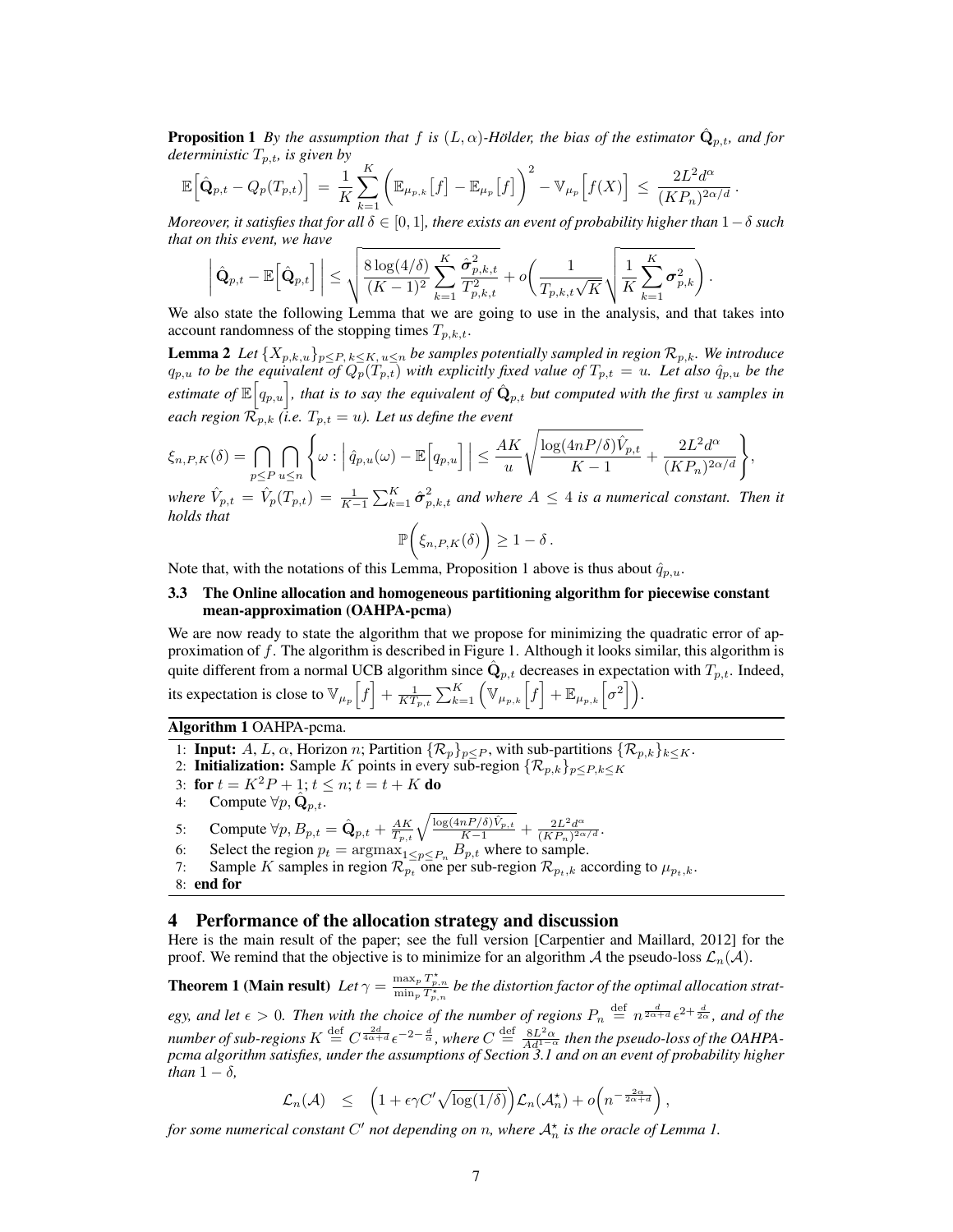Minimax-optimal partitioning and  $\epsilon$ -adaptive performance Theorem 1 provides a high probability bound on the performance of the OAHPA-pcma allocation strategy. It shows that this performance is competitive with that of an optimal (i.e. adaptive to the function f, see Lemma 1) allocation  $\mathcal{A}^*$  on a partition with a number of cells  $P_n$  chosen to be of minimax order  $n^{\frac{d}{2\alpha+d}}$  for the class of  $\alpha$ -Hölder functions. In particular, since  $\mathcal{L}_n(\mathcal{A}_n^*) = O(n^{\frac{2\alpha}{d+2\alpha}})$  on that class, we recover the same minimax order as what is obtained in the batch learning setting, when using for instance wavelets, or Kernel estimates (see e.g. Stone [1980], Ibragimov and Hasminski [1981]). But moreover, due to the adaptivity of  $A_n^*$  to the function itself, this procedure is also  $\epsilon$ -adaptive to the function and not only minimax-optimal on the class, on that partition (see Section 2.2). Naturally, the performance of the method increases, in the same way than for any classical functional estimation method, when the smoothness of the function increases. Similarly, in agreement with the classical curse of dimension, the higher the dimension of the domain, the less efficient the method.

**Limitations** In this work, we assume that the smoothness  $\alpha$  of the function is available to the learner, which enables her to calibrate  $P_n$  properly. Now it makes sense to combine the OAHPApcma procedure with existing methods that enable to estimate this smoothness online (under a slightly stronger assumption than Hölder, such as Hölder functions that attain their exponents, see Gine and Nickl [2010]). It is thus interesting, when no preliminary knowledge on the smoothness of f is available, to spend some of the initial budget in order to estimate  $\alpha$ .

We have seen that the OAHPA-pcma procedure, although very simple, manages to get minimax optimal results. Now the downside of the simplicity of the OAHPA-pcma strategy is two-fold.

The first limitation is that the factor  $(1 + \epsilon \gamma C' \sqrt{\log(1/\delta)}) = (1 + O(\epsilon))$  appearing in the bound before  $\mathcal{L}_n(\mathcal{A}^*)$  is not 1, but higher than 1. Of course it is generally difficult to get a constant 1 in the batch setting (see Arlot [2007]), and similarly this is a difficult task in our online setting too: If  $\epsilon$  is chosen to be small, then the error with respect to the optimal allocation is small. However, since  $P_n$  is expressed as an increasing function of  $\epsilon$ , this implies that the minimax bound on the loss for partition  $P$  increases also with  $\epsilon$ . That said, in the view of the work on active learning multi-armed bandit that we extend, we would still prefer to get the optimal constant 1.

The second limitation is more problematic: since K is chosen irrespective of the region  $\mathcal{R}_p$ , this causes the presence of the factor  $\gamma$ . Thus the algorithm will essentially no longer enjoy near-optimal performance guarantees when the optimal allocation strategy is highly not homogeneous.

Conclusion and future work In this paper, we considered online regression with histograms in an active setting (we select in which bean to sample), and when we can choose the histogram in a class of homogeneous histograms. Since the (unknown) noise is heteroscedastic and we compete not only with the minimax allocation oracle on  $\alpha$ -Hölder functions but with the adaptive oracle that uses a minimax optimal histogram and allocates samples adaptively to the target function, this is an extremely challenging (and very practical) setting. Our contribution can be seen as a non trivial extension of the setting of active learning for multi-armed bandits to the case when each arm corresponds to one continuous region of a sampling space, as opposed to a singleton, which can also be seen as a problem of non parametric function approximation. This new setting offers interesting challenges: We provided a simple procedure, based on the computation of upper confidence bounds of the estimation of the local quadratic error of approximation, and provided a performance analysis that shows that OAHPA-pcma is first order  $\epsilon$ -optimal with respect to the function, for a partition chosen to be minimax-optimal on the class of  $\alpha$ -Hölder functions. However, this simplicity also has a drawback if one is interested in building exactly first order optimal procedure, and going beyond these limitations is definitely not trivial: A more optimal but much more complex algorithm would indeed need to tune a different factor  $K_p$  in each cell in an online way, i.e. define some  $K_{p,t}$ that evolves with time, and redefine sub-regions accordingly. Now, the analysis of the OAHPA-pcma already makes use of powerful tools such as empirical-Bernstein bounds for variance estimation (and not only for mean estimation), which make it non trivial; in order to handle possibly evolving subregions and deal with the progressive refinement of the regions, we would need even more intricate analysis, due to the fact that we are online and active. This interesting next step is postponed to future work.

Acknowledgements This research was partially supported by Nord-Pas-de-Calais Regional Council, French ANR EXPLO-RA (ANR-08-COSI-004), the European Communitys Seventh Framework Programme (FP7/2007-2013) under grant agreement no 270327 (CompLACS) and no 216886 (PAS-CAL2).